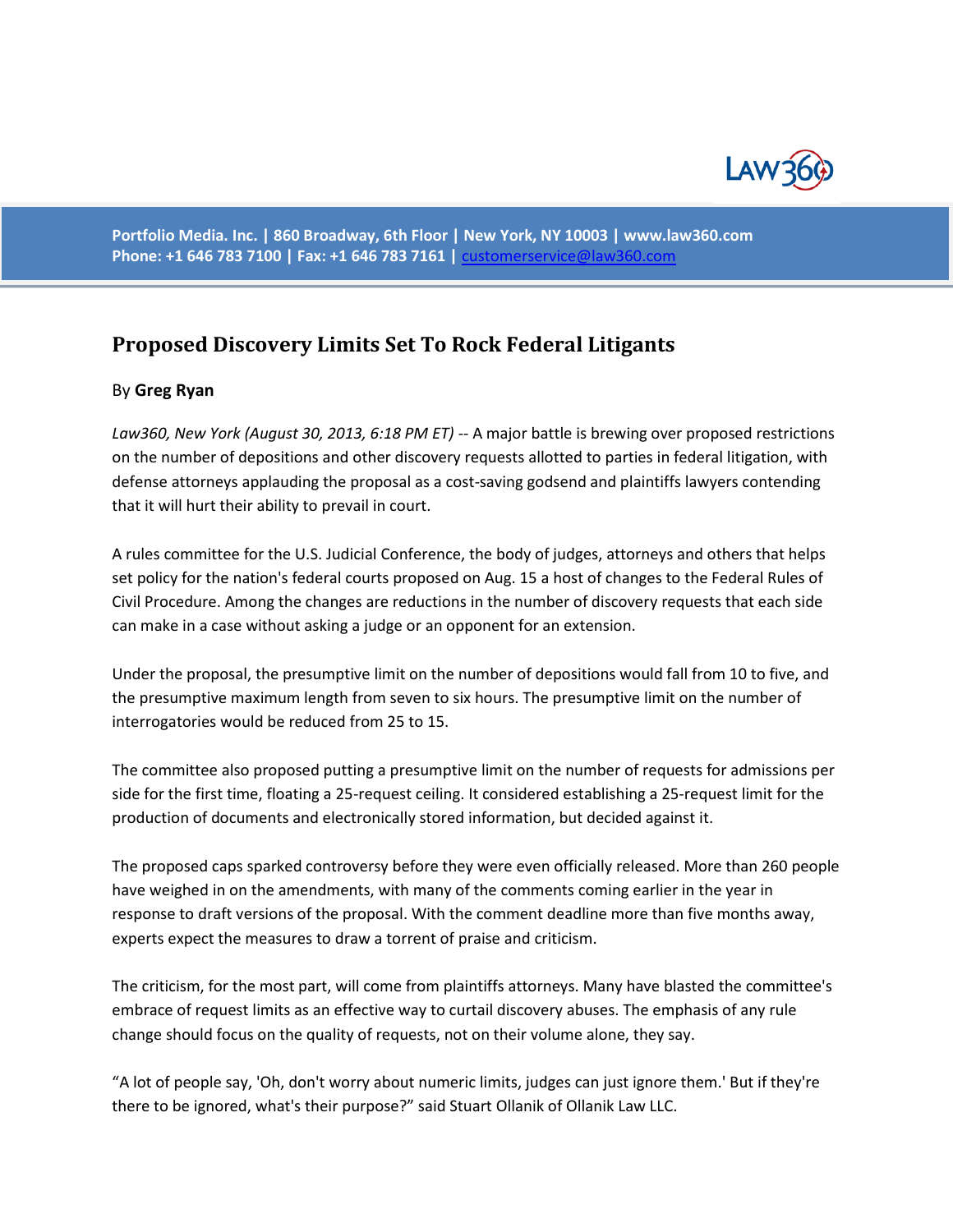Lower presumptive limits  $-$  or in the case of admissions, the establishment of any presumptive limit  $$ will hamper plaintiffs' ability to get the information they need from a defendant, they argue. Since defendants, by the nature of litigation, hold most of the information at issue in a case, plaintiffs are more reliant on discovery for success.

Reducing the presumptive length of depositions, for instance, will make it easier for corporate executives and other deponents to evade questioning, plaintiffs attorneys charge.

"It's cutting for the sake of cutting," said Scott Moss, a University of Colorado Law School professor who represents both plaintiffs and defendants in securities fraud and other commercial cases. "It achieves no purpose I can see and it will increase the prevalence of disputes over running down the clock and bringing back witnesses for another day."

Cutting the presumptive limit on the number of depositions from 10 to five is unfair because some types of lawsuits routinely require more than five depositions, they say.

The rules committee justified the harsher deposition limits by noting that less than 25 percent of federal cases include more than five depositions by a side, and those cases have the highest discovery costs and the worst complaints about discovery abuse. Fears that judges won't lift the presumptive limit when necessary are not well-founded, it said.

"[T]he lower limit can be useful in inducing reflection on the need for depositions, in prompting discussions among the parties, and — when those avenues fail — in securing court supervision," the committee said.

The committee said the proposed restrictions on admissions and interrogatories had not garnered much response. But plaintiffs attorneys contend that putting a presumptive limit on admissions requests can actually make discovery more cumbersome for defendants. Often, information gleaned through admissions is information that does not have to be gleaned through depositions, and admissions are easier to handle and less expensive than depositions, according to the attorneys. The same logic applies to interrogatories, they say.

Defense attorneys, meanwhile, say the proposed presumptive limits will effectively cut down on unnecessary discovery, as well as on the fees they charge their clients. Many times, litigants will request up to a presumptive limit just because they can, according to the attorneys. The presumptive limits give judges a marker to evaluate the requests a party makes, they say, stressing that the limits are meant to be flexible.

Brendan Kenny of Blackwell Burke PA said the presumptive limits would force parties to take a cleareyed look at the cost-benefit ratio of large amounts of discovery.

"What it's going to encourage, for small- and medium-size cases, is for those cases to be worked up and